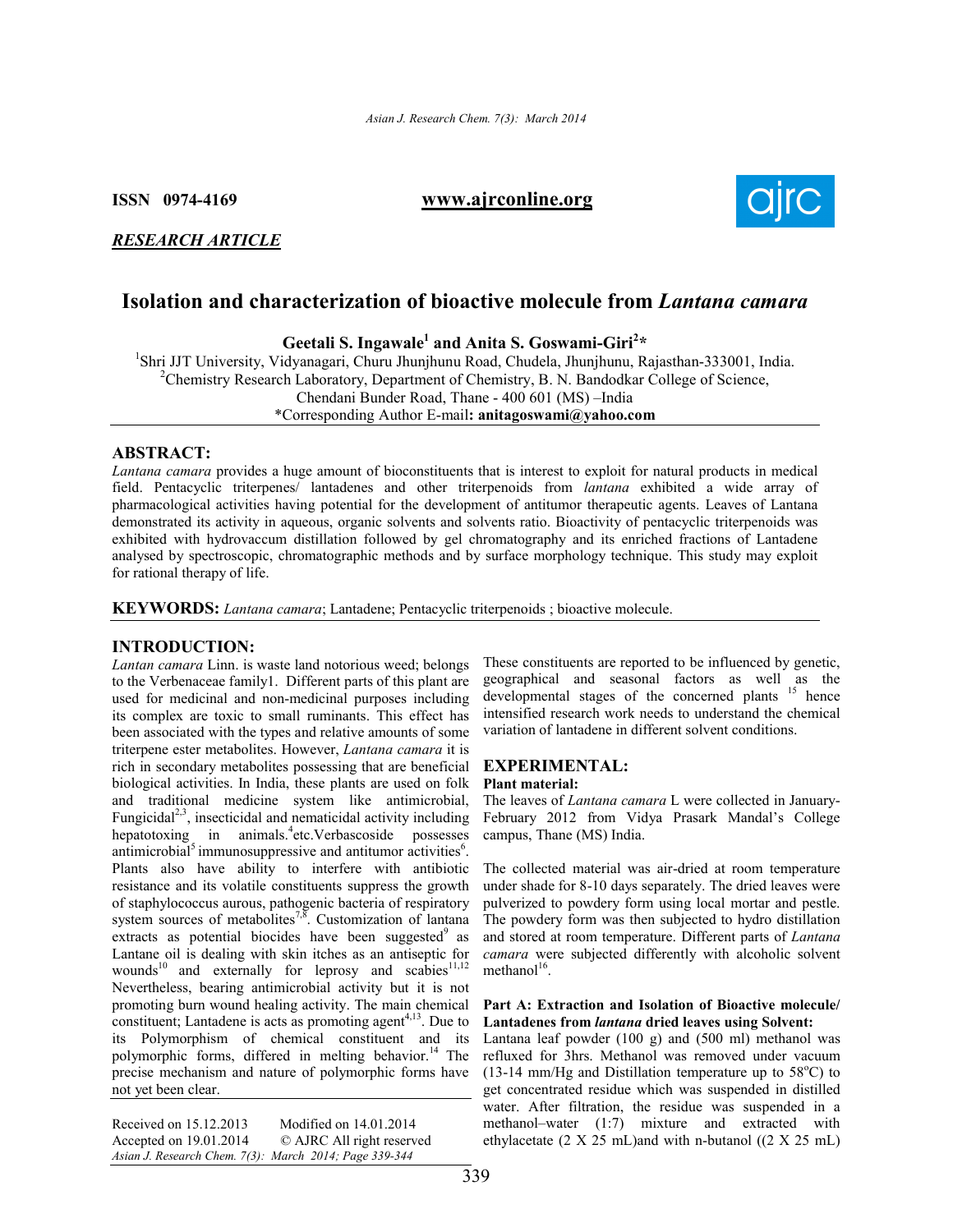The ethylacetate layer was concentrated under reduced pressure and chromatographed over silica gel column (30 g, 60–120 mesh) using chloroform and chloroform (9:1) as eluting solvent. The enriched fractions were rechromatographed on a silica gel column with n n-Hexane by increasing amount of acetone. Different fractions were monitored with TLC, physical constant, UV, HPLC I.R. and qualitative analysis. ethylacetate layer was concentrated under reduced<br>sure and chromatographed over silica gel column (30 g,<br>120 mesh) using chloroform and chloroform–methanol

The above method was performed for stem powder, flower powder and black fruits separately.

#### Part B. Extraction and Isolation of Bioactive molecule lantana dried leaves by green/Aqueous method:

Lantana leaf powder (100 g) and (500 ml) distilled water was refluxed for 3hours. The treatment was given as per part A.

The pH of leaves extract was also observed throughout the study.

#### Part C: Characterization of leaves enriched fraction eluted from solvent hydro distillation followed by gel chromatography:

Qualitative test for bioactive molecule /Pentacyclic triterpenoids: Leaves active compound/ enriched fraction from silica gel column was treated with Chloroform and refluxed for 30 minutes, after cooling solution was treated with 3-4 drops of concentrated  $H_2SO_4$ .

TLC: Each enriched fractions from silica gel was monitored with TLC. The separation was achieved on TLC aluminum plates precoated with silica gel 60F254 using chloroform-methanol (95:5, v/v/) as a mobile phase. gel column was treated with Chloroform and<br>30 minutes, after cooling solution was treated<br>pps of concentrated  $H_2SO_4$ .<br>h enriched fractions from silica gel was<br>with TLC. The separation was achieved on TLC<br>blates precoate

UV: Pure fractions wavelength was detected on UV 1800 Shimadzu spectrophotometer.

HPLC: Enriched fractions (2000 ppm) after re chromatography was dissolved in minimum amount of solution in ACN: water (80: 20). Sample (5μl) was injected to HPLC to check the purity of elutant using C C-18 column at 35°C. Stem powder, flower powder and black fruits enriched fractions also subjected to HPLC separately. Densitometry analysis of leaves enriched fractions was performed at 530 nm.

SEM of pure lantadene obtained from lantana leaves was carried out at Diya Laboratory, Thane,(MS). ,

#### RESULT AND DISCUSSION:

Extraction of different parts of *Lantana camara* Linn were carried out by reflux followed by column chromatography using different solvents. Organic solvents contributed exceptionally low yield of bioactive molecule showing very little difference in physicochemical properties of pentacyclic triterpenoids. It revealed that interferon of triumphing a pure form of Lantadene. Only ethylacetate does not able to extract pentacyclic triterpenoids /Lantadene little difference in physicochemical properties of<br>pentacyclic triterpenoids. It revealed that interferon of<br>triumphing a pure form of Lantadene. Only ethylacetate<br>does not able to extract pentacyclic triterpenoids /Lantad exhibited good yield. By selecting proper organic

solvents/methanol followed by fractional crystallization improved the yield of Lantadene. Leaves active compound/ enriched fraction from silica gel column produced dark red colored bulbous forms of Lantadene that are detected by qualitatively. (Figure 1) Flower and fruit extract surrounded low percentage of Lantadene which is confirmed by single pure peak on from HPLC (Figure 2). Bioactive molecule /Lantadene, was changes its physical property during low percentage of Lantadene which is confirmed by single<br>pure peak on from HPLC (Figure 2). Bioactive molecule<br>/Lantadene, was changes its physical property during<br>processing. (Table1) In leaves, brownish shade to grayish while processing and in pure form, it reflects white in color.





Figure 1 Isolated bioactive molecule / pentacyclic triterpenoids . a) and b) Brownish residue of Leaves obtained solvent extraction and aqueous extraction under reduced pressure, c) Dark brown residue aqueous extraction under reduced pressure, c) D:<br>obtained from aqueous extract of *Lantana* leaves.

Lantadene (pentacyclic triterpenoids) 25 mgs was measured in leaves while 13 mgs was measured in stems. After repetitive study fruits and flowers crude extract does not elute pentacyclic rings. Hypothetically it may be bound in silica column if any. TLC of each sample was carried out separately using solvent system CHCl<sub>3</sub> – CH<sub>3</sub>OH ;( $9.8: 0.2$ ) ratio. leaves while 13 mgs was measured in stems. After repetitive study fruits and flowers crude extract does not elute pentacyclic rings. Hypothetically it may be bound in silica column if any. TLC of each sample was carried ou

In *lantana* flower powder analysis and ripened black fruits powder the ethylacetate layer was concentrated to get sticky mass. Sample was analyzed for HPLC and for de triterpenoids. Different enriched fractions pH observed is shown in table 2.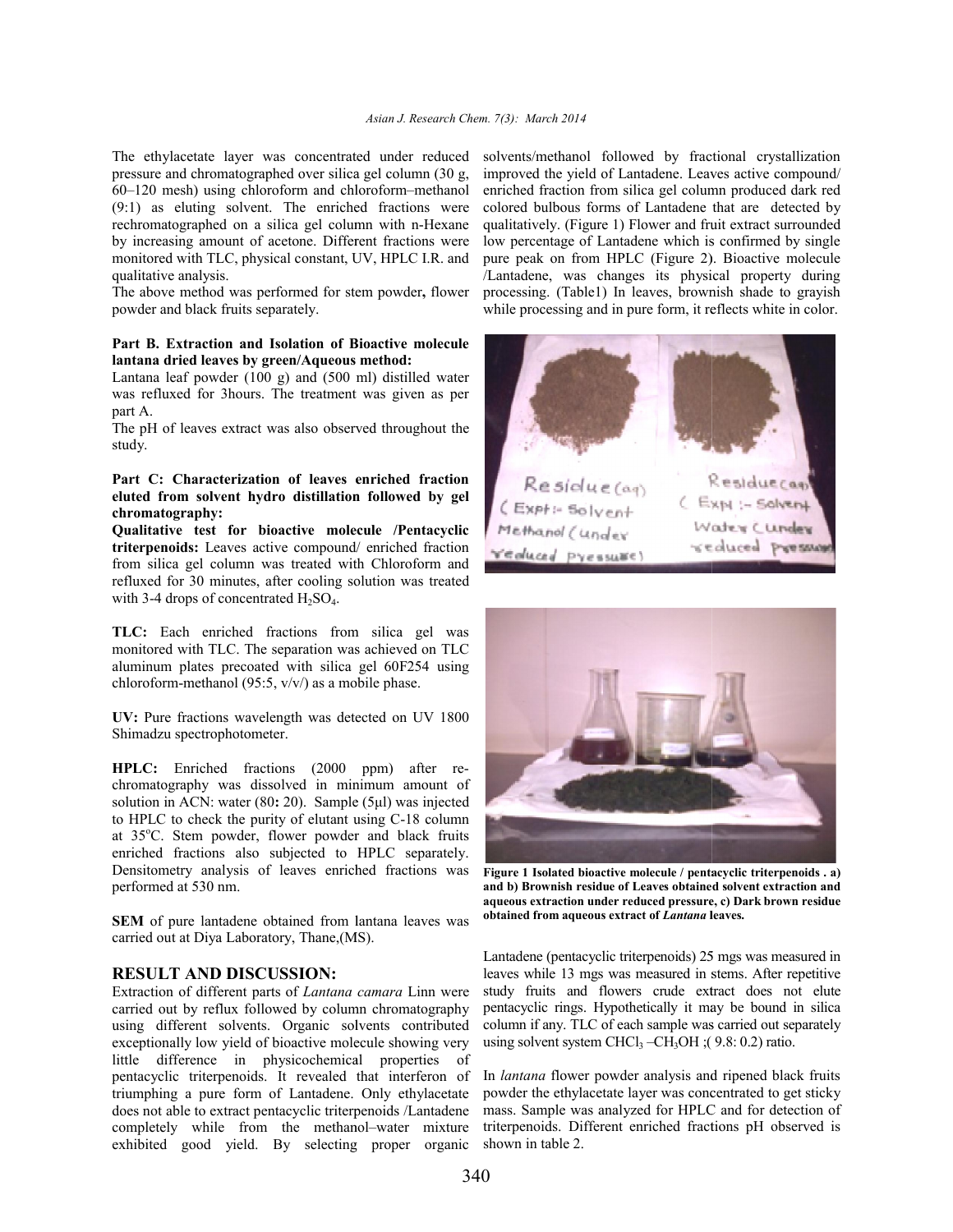Melting point of Lantadene/ enriched fractions observed uncorrected however it start melting at 283°C. Aqueous reflux of *lantana* dried leaves, demonstrated that there was no separation of layers due to viscuous mass. Colour of the layer was dark brownish liquid. After addition of excess

ethylacetete separation of layers it becomes very viscous indicating that, aqueous reflux method is not suitable for separation of triterpenoids and cannot compare to organic solvent reflux method.

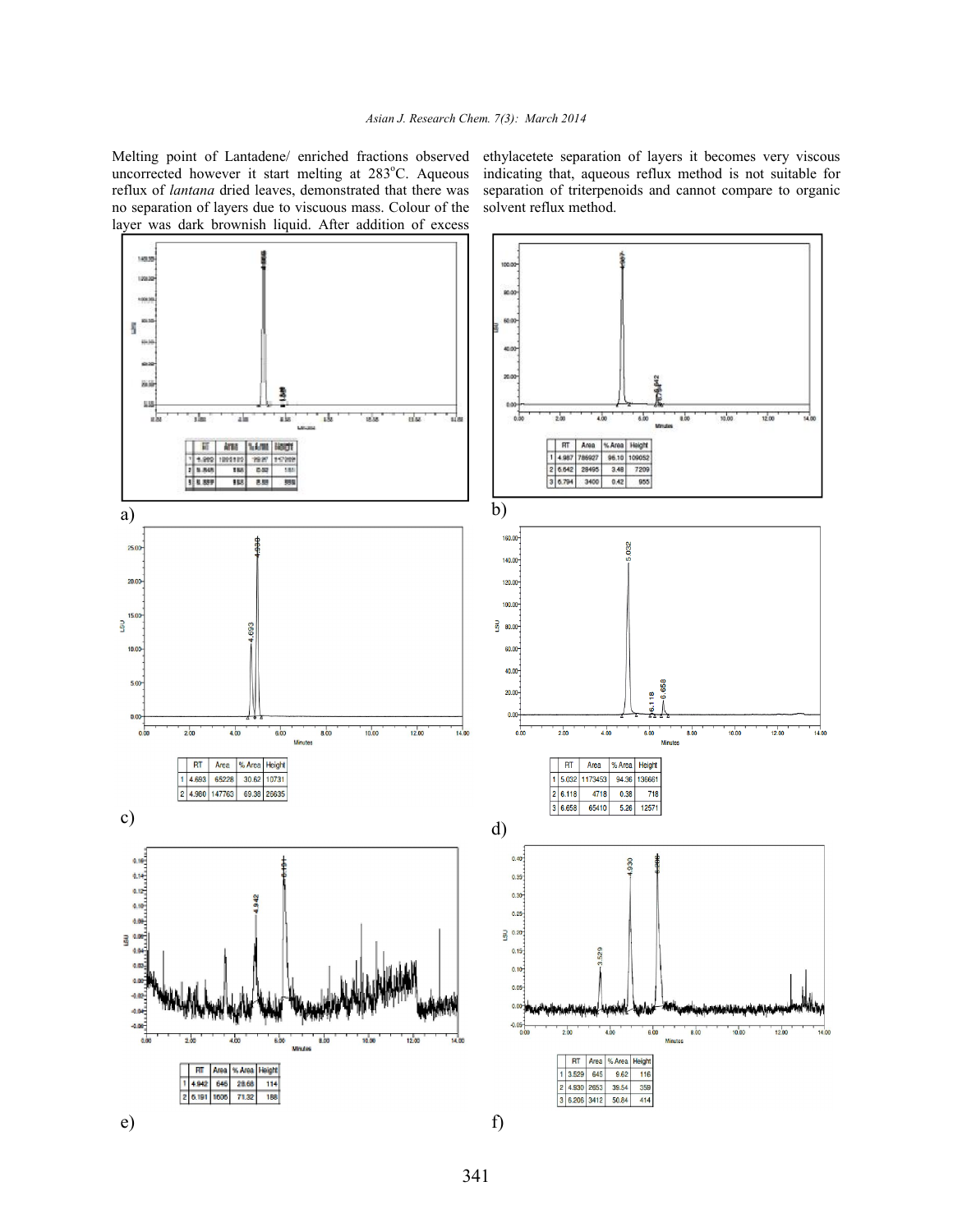

Figure 2 HPLC of showed single peak a) Standard b) aqueous extract (leaves) c) Ethylacetate extract (leaves) d) n-butanol extract(leaves) e) Ethylacetate extract(Flowers) f) Ethyl acetate Extract(Fruits) g) Ethyl acetate extracts (Stem).h) UV pure Lantadene





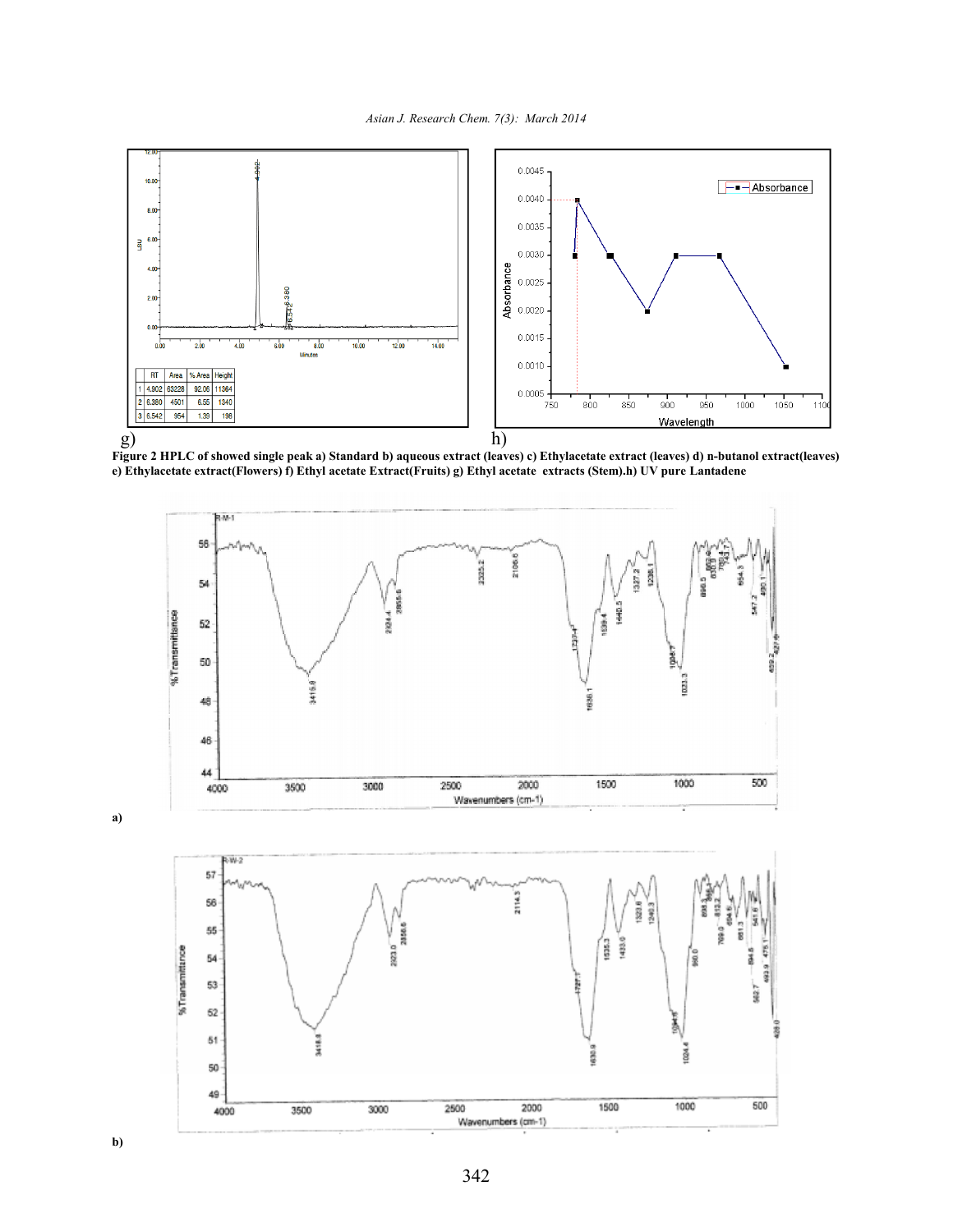

d)

c)

Figure 3 I.R. of leaves residue a) methanol reflux method b) aqueous reflux method, c) I.R. of pure lantadene d) SEM of pure lantadene

#### Identification of Lantadene (pentacyclic triterpenoids) Qualitative test:

Each extract qualitatively analyzed for triterpenoids nature. The appearance of red colour indicates the presence of triterpenoids the arial part of lantana. The appearance of red colour indicates the presence of<br>triterpenoids the arial part of lantana.<br>**I.R. Spectrum:**<br>3465 cm<sup>-1</sup>(-OH), 3076.5cm<sup>-1</sup>(cyclic), 2925cm<sup>-1</sup>(aliphatic C-

#### I.R. Spectrum:

H), 2536 cm<sup>-1</sup> (-COOH), 1925cm<sup>-1</sup>, 1834 cm<sup>-1</sup>(Carbonyl group, 3 Keto),  $1455 \text{ cm}^{-1}$ (aliphatic double bond),  $1303 \text{cm}^{-1}$ (O-C=O) linkage. (Figure 3a,b,c)

Noticeable differences in composition were observed with samples obtained from different locations in India. Considerable interest has been shown in the antiinflammatory action of some Triterpenes having significant activity as inhibitors of human leucocyte elastase ( HLE). Also participates in the destruction of elastin and plays a role in chronic disorders such as pulmonary emphysema, cystic fibrosis, hepatitis and rheumatic arthritis etc. Chemical composition of the whole plant, plant parts and essential oils are reported to be influenced by genetic, geographical, and seasonal factors as well as the developmental stages of the concerned plant, its

showed in figure 2 (h). Its densitometric analysis was performed at 530 nm showed pure peak, are highly stable as evident from their absorption spectra which are consistent throughout the analysis of each fractions. <sup>17</sup> UV of isolated pure lantadene from leaves figure 2 (h). Its densitometric analysis was their absorption spectra which are consistent he analysis of each fractions.<br>
lantanalysis of each fractions.<br>
<br>
<br>
<br>
<br>
<br>

#### SEM:

(**pentacyclic triterpenoids**) parts/tissues.<sup>17</sup> UV of isolated pure lantadene from leaves<br>showed im figure 2 (h). Its densitionentic analysis was<br>upproxed in figure 2 (h). Its densitionentic analysis was<br>lantana.<br>(cyclic A pentacyclic triterpenoid compound from *lantana* (*Lantana camara*) leaves has been obtained in two polymorphic forms I and II. Form I had white, fluffy, and rod-shaped uniform crystals (figure 3d) Form II particles were irregular, shining, and polyhedral. The two forms differed in melting behavior. The powder x-ray diffraction of form I showed sharp peaks whereas form II did not<br>contain distinct peaks (unpublished work).<br>Laboratory and field evaluations have been conducted on contain distinct peaks (unpublished work). (*Lantana camara*) leaves has been obtained in two polymorphic forms I and II. Form I had white, fluffy, and rod-shaped uniform crystals (figure 3d) Form II particles were irregular, shining, and polyhedral. The two forms

Laboratory and field evaluations have been conducted on the efficacy of aqueous and organic Extracts, and topical application of ground powders from roots, leaves, stems the efficacy of aqueous and organic Extracts, and topical application of ground powders from roots, leaves, stems and flowers on several insect pests.<sup>18</sup> similarly, aqueous extracts exhibited strong antifeedant effect on *Plutella xylostella* (Lepidoptera) but were not repellant. This property indicates that each extract may identify novel compounds having their own characteristic. (Lepidoptera) but were not repellant. This indicates that each extract may identify novel is having their own characteristic.